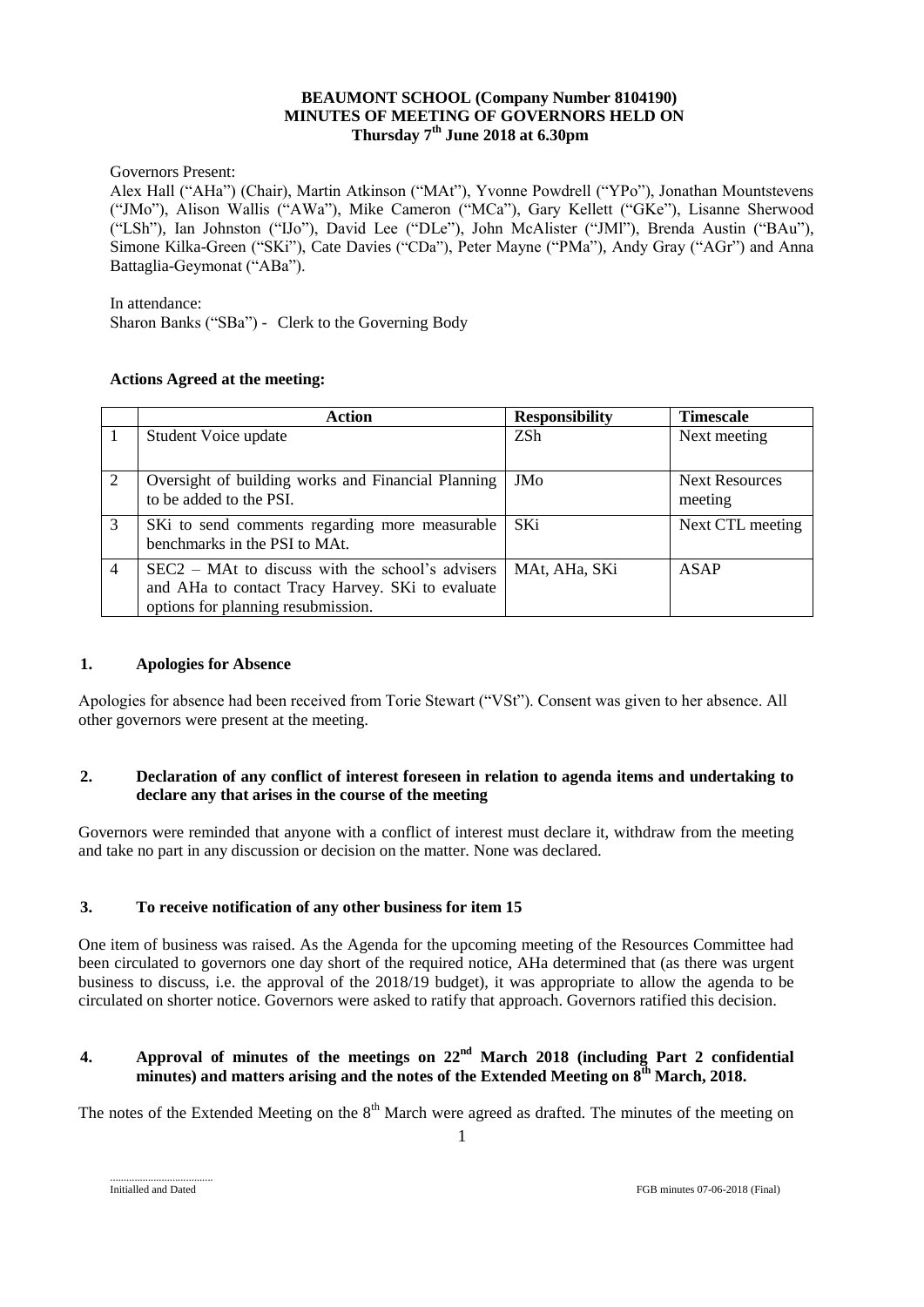22<sup>nd</sup> March 2018 (including Part 2 confidential minutes) were agreed as drafted. The action points from the meeting were considered as follows:

|                | <b>Action</b>                                       | <b>Responsibility</b> | <b>Timescale</b>    | <b>Update</b> |
|----------------|-----------------------------------------------------|-----------------------|---------------------|---------------|
| 1              | Notes of Extended Meeting to be approved at the     | <b>FGB</b>            | <b>Next Meeting</b> | Completed     |
|                | next meeting.                                       |                       |                     |               |
| 2              | SBa to circulate the updated Governor Code of       | <b>SBa</b>            | Next round of       | Completed     |
|                | Practice for signature at the next round of         |                       | meetings            |               |
|                | meetings.                                           |                       |                     |               |
| 3              | AWa to follow up behaviour points under PHSCE       | <b>MAt</b>            | ASAP                | Completed     |
|                | with ECI.                                           |                       |                     |               |
| $\overline{4}$ | MAt to confirm the insurance position if the school | <b>MAt</b>            | ASAP                | Completed     |
|                | burned down.                                        |                       |                     |               |
| 5              | MAt to consider if there were ways to reinforce     | MAt                   | ASAP                | Completed     |
|                | with staff and students the lockdown procedure      |                       |                     |               |
|                | within the Business Continuity Plan.                |                       |                     |               |
| 6              | CCTV Policy and Privacy Notices to be reviewed      | MAt                   | <b>ASAP</b>         | Review at     |
|                | and re-circulated for approval by email.            |                       |                     | Resources     |
|                |                                                     |                       |                     | Committee     |
|                |                                                     |                       |                     | on 13/6/18    |
| 7              | PMa to work with the school on GDPR related         | PMa                   | <b>ASAP</b>         | As Above      |
|                | policy development and implementation.              |                       |                     |               |

In relation to action point 4 above, it was agreed that contingencies were in place via both the Risk Assessment and Continuity of Business Policies. Governors agreed that no further investigation was required.

In relation to action point 5 above, MAt reported that the school had implemented a practice lockdown scenario to increase the students' awareness in the event of a future lockdown requirement. Resulting from this, the school identified the need to install an additional connection for the bells between the new building and MAt's office to make the system more robust. Governors commended the initiative and outcome.

The Part 2 confidential minutes of the meeting on 22<sup>nd</sup> March 2018 were agreed as drafted, and it was noted that the action from that meeting had been completed.

## **5. Student and House Leadership Update**

Governors were advised that ZSh was in the process of developing the student voice via a survey and a series of meetings. The students would then attend an LT meeting to feedback their findings. It was advised that *ZSh*an update would be ready for the next meeting.

## **6. Committee reports and updates:**

#### **A. Resources**

Governors had considered the minutes of the last committee meeting which had been distributed prior to the meeting. There were no questions arising.

## **B. Community, Teaching and Learning**

Governors were advised that the draft minutes were still in the process of being approved by the chair and would be distributed in advance of the next meeting.

## **7. FAB updates on outstanding issues**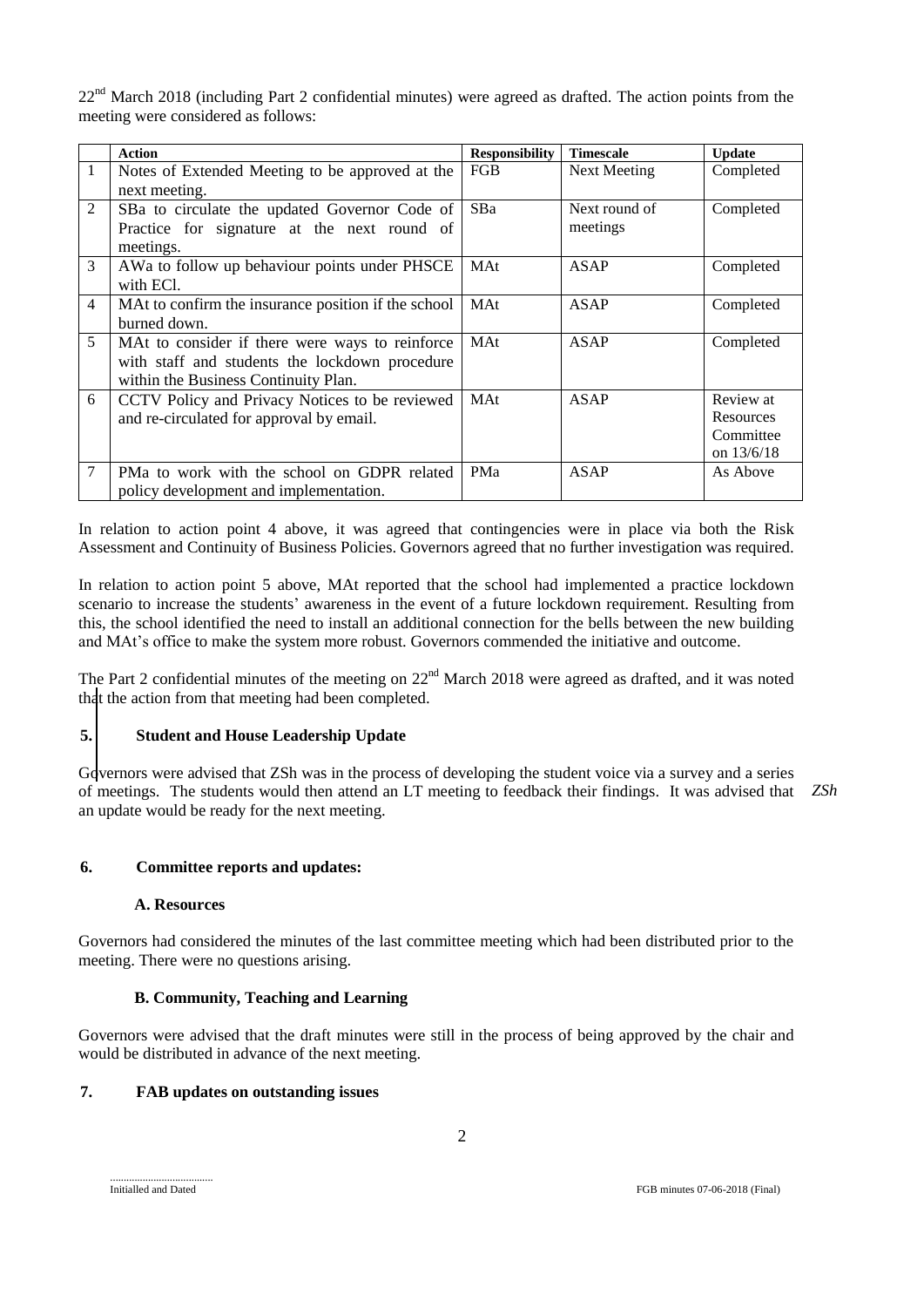AHa reported that the FAB Group was meeting with HCC the next day to discuss sign off of the whole project and the drawdown of the remaining funds.

Governors advised that they were pleased to be able to access the school via the new road.

## **8. Chair's Update (including ratification of a National Lottery Application)**

An earlier National Lottery Application from the school for funding for the writing of a new play about esafety (of which Governors had previously been advised by email) was ratified by the Governing Body. AHa reported that the school had not been successful with this application but would continue to look out for future opportunities.

AHa advised that the Terms of Reference for the Client Project Team on SEC2 had been recirculated and recommended by the Resources Committee for approval.

### **9. Head's Update (including approval of the Plan for School Improvement ("PSI")**

Governors had considered the PSI which had been distributed prior to the meeting.

MAt requested that Governors advise as to which committees should consider updates in relation to the new PSI. Governors agreed that (in relation to the objectives currently set out in the PSI) they should all be reported to the CTL Committee, with the exception of the Multi Academy Trust component which would be reported to the full governing body.

Governors suggested that objectives in relation to the oversight of building works and financial planning should be added and MAt agreed. It was also agreed that updates on the section relating to building works should be reported to the Resources Committee. *JWe*

Governors questioned the 2018 target KPIs and monitoring updates. This led to discussions about success criteria and the fact that some were measurable and some were not. It was agreed that the key priority was to encourage aspirational working and making a difference rather than day to day management. JMo agreed to adjust the wording appropriately. Governors were keen to see some more measurable benchmarks for the success criteria and SKi agreed to send comments to MAt for review and comment. It was also suggested that the school carefully consider the language of PSI objectives to ensure that they accurately reflected the current position when setting objectives for the future, so as not to underestimate the school's achievements to date.

Governors commended the school on the quality of the content of the PSI.

It was also reported that interviews were in progress to replace the Head of Psychology who had left with short notice due to extenuating circumstances. Governors were advised that the school was also in the process of recruiting for an Examinations Administrator and Receptionist.

As part of the SEC2 update, MAt reported that Bidwells had been in over the half term break to assess employer requirements and conduct a survey of the site. He advised that the CIF project planning permission had been invalidated. This announcement led to discussion about the possible scenarios for obtaining planning approval or appropriate workarounds, so as not to delay the building of the Science Block. The challenges of two buildings vs. one building were discussed including plant room logistics. Governors recommended that MAt make contact and challenge the school's advisers to see if an alternative planning strategy was feasible. AHa said he would also contact Tracy Harvey, Head of Planning at St Albans District Council, in the meantime in order to discuss the best way forward. It was agreed that it was important to establish a solution that was in the best interests of the school for the longer term. Governors made a suggestion of accepting the rejection of the current application, receiving a refund, and then resubmitting an application for consent for one big building – half of which planning had already received planning consent. It was agreed that further discussions would take place at the FAB Group meeting the next day. *MAt/AHa/SKi*

*JMo/SKi/MAt*

<sup>......................................</sup>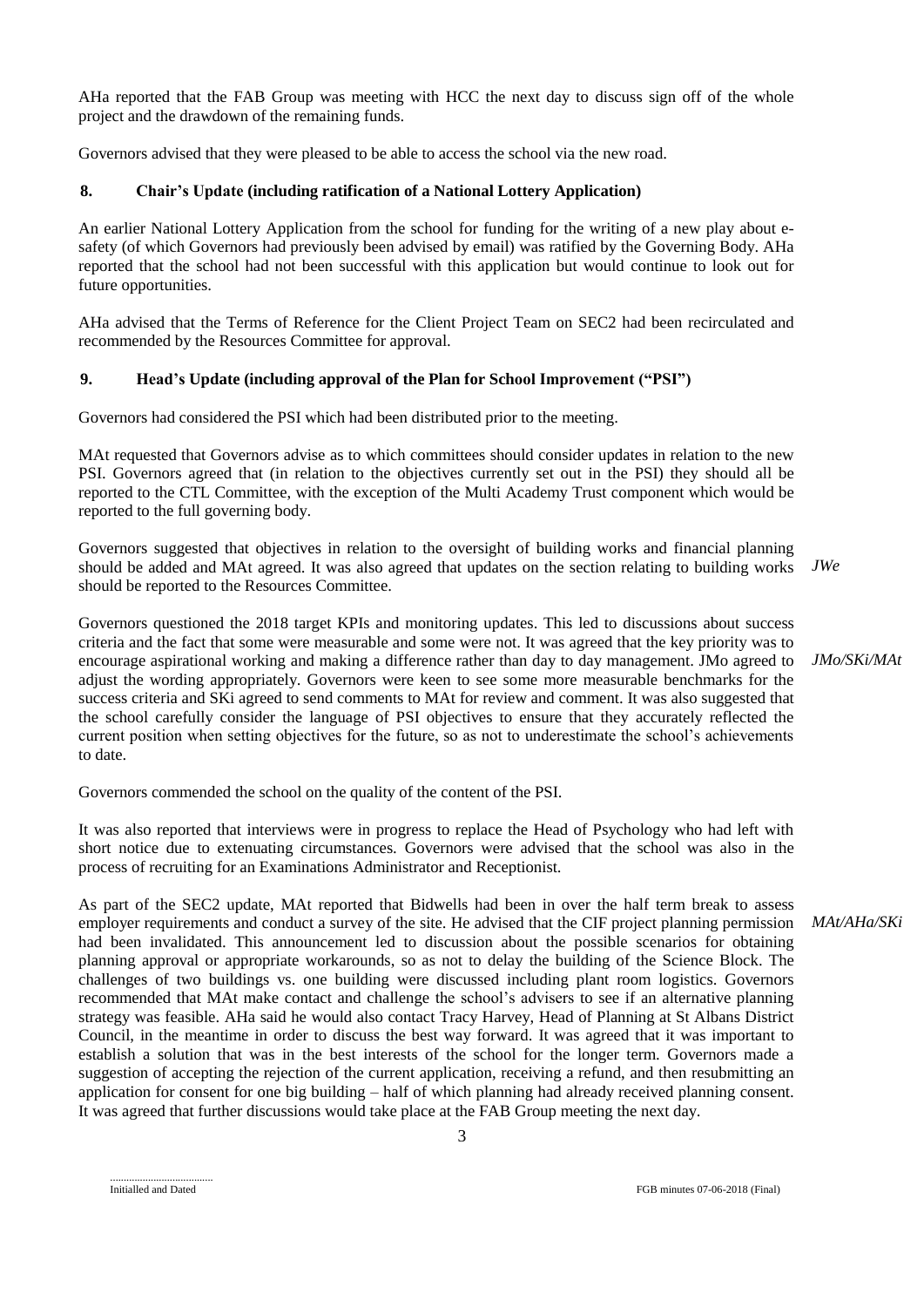MAt highlighted to the Governors the current fundraising initiatives in progress, including Red June which involved a number of exercise and wellbeing activities involving the staff, and that other activities like a Readathon were also in progress. He was pleased about the positive impact these initiatives had on the staff. He advised that there had also been parent involvement and support via a Facebook page. He reported to the Governors that £546 pounds had been raised to date from this latest initiative.

Governors commended the school on their proactivity with such initiatives.

MAt highlighted to Governors that there was a number of events coming up in the school calendar, including Rob's Festival, CED Week, the Garden Ball Fundraiser, Sports Day and the Summer Concert. He also mentioned his delight that a member of staff involved in supporting students through their Gold Duke of Edinburgh Awards was invited to Buckingham Palace to see her students presented with their Gold Awards.

Governors commended these initiatives.

#### **10. Equality Objectives Action Plan Progress**

Governors had considered the report which had been distributed prior to the meeting.

It was noted that the school had implemented all of the initiatives on the plan, including some powerful assemblies and displays for LGBT and women's rights.

Governors commended the school on these initiatives and looked forward to the next review in the Autumn Term.

### **11. Update on MAT discussions**

### *JMl gave an update which was recorded in Part 2 confidential minutes.*

#### **12. Safeguarding**

There was a brief discussion about moped crime (as highlighted in the media) and enhanced student awareness as a result. AWa had met with the Head of PCHE & Citizenship regarding increasing knife crime in the broader community and the need for the school to be aware. AHa advised that the Government had updated its Security Policy and noted that the Prevent Policy remained unchanged. YPo also reported that all staff had been required to complete a safeguarding audit during the previous week and she was awaiting feedback from County.

### **13. \* Policies – consideration and approval of the following policies (bearing in mind the responsibility to carry out an equality impact assessment in accordance with the school's Public Sector Equality Duty under the Equality Act 2010):**

Governors noted their responsibility as part of the review and approval of all policies and procedures to ensure that none of the policies/procedures approved had any disproportionate benefit or detriment and did not contain any discriminatory statements or have an adverse impact on any disadvantaged or vulnerable group.

#### **i) consideration and approval of the following policies:**

#### **a) Whistleblowing Policy (recommended by resources committee due May 2018)**

Governors had considered the updated policy which had been distributed prior to the meeting. The policy was agreed, but it was agreed that it would be revisited in a year's time to make it more user-friendly.